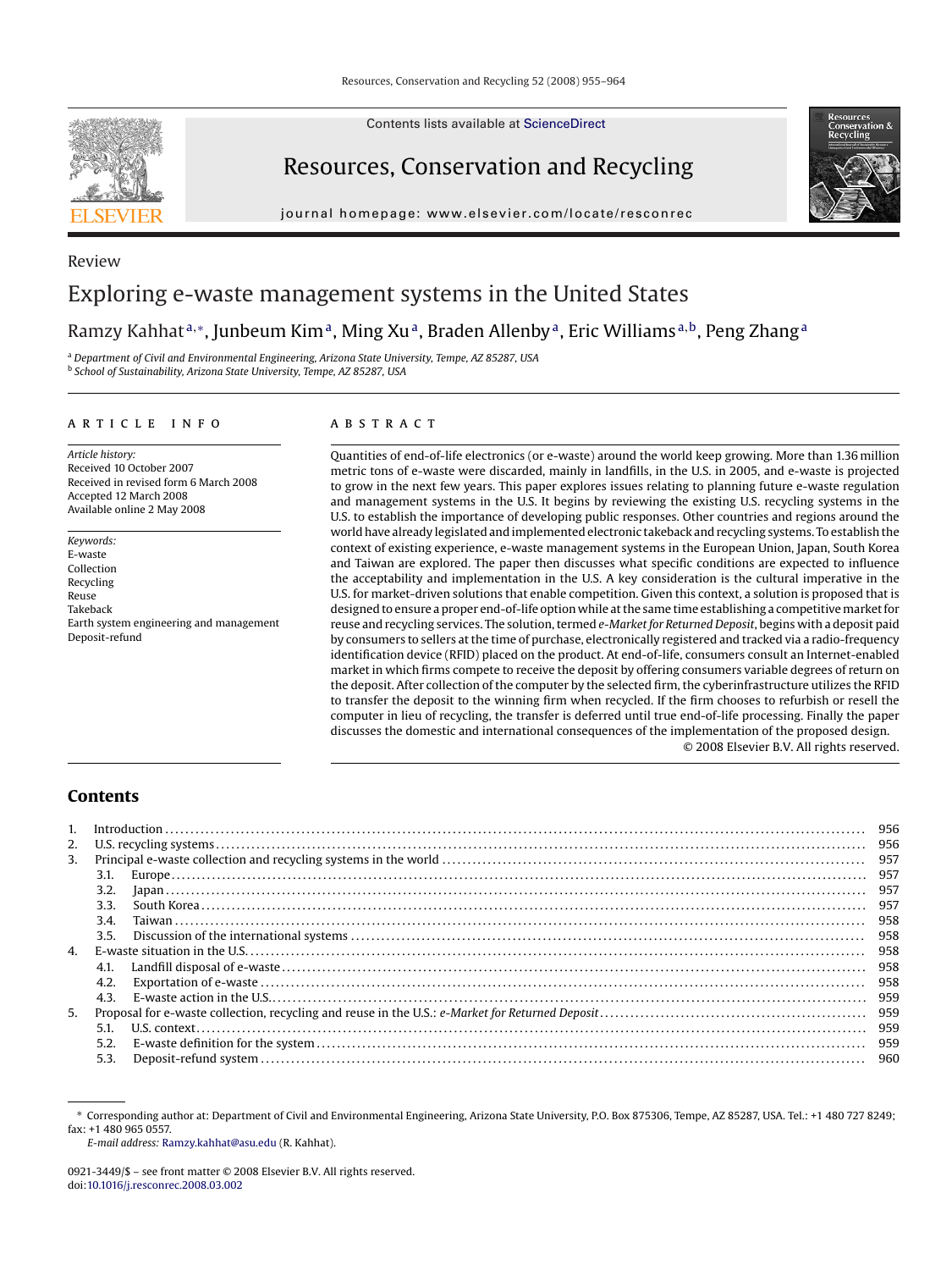#### **1. Introduction**

Electronic waste, commonly known as e-waste, waste electrical and electronic equipment (WEEE), or end-of-life (EOL) electronics, denotes electronic and electrical equipment, including all components, sub-assemblies, and consumables, deemed obsolete or unwanted by a user ([Bhuie et al., 2004; Cairns,](#page-8-0) [2005\).](#page-8-0) However, the word can be misleading because it characterizes used electronics categorically as waste, although the flows include some equipment that will be reused via secondary markets.

Functionality of information and communication technology (ICT) is growing rapidly, and from a sustainability viewpoint, there are clearly social benefits to ICT's technological evolution that contribute to its continuity. As technology advances, people purchase increasingly more electronic devices (such as computers, entertainment electronics, mobile phones and others) even though they are not essential. Meanwhile, the significant increase in e-waste has not corresponded to growth in the processes related to collection, recycle and reuse of these electronic devices. For example, it is estimated that 9% of the electronics sold between 1980 and 2004 in the United States (U.S.), or 180 million units, are still in storage awaiting disposal; TVs and desktop PCs account for 34–52% and 24% (by weight), respectively ([U.S. EPA, 2007a\).](#page-9-0) Also, in 2005, the U.S. discarded 1.36–1.72 million metric tons of e-waste, mainly into landfills, and only 0.31–0.34 million metric tons were recycled ([U.S.](#page-9-0) [EPA, 2007a\).](#page-9-0) Consequently, the typical life cycle of an electronic product is a linear progression betweenmanufacturing, use, storage and waste disposal.

For these reasons, it is time to design new approaches and systems for e-waste collection, recycle and reuse in the U.S. Ideally, such approaches will reduce environmental impacts by increasing reuse of equipment and parts, increasing the recyclability of materials found in e-waste, and developing a society that learns to balance rapid technological evolution with responsible product/material management. Compared with the current system in which electronic products end up in storage or landfills after use, the framework proposed herein closes the material flow cycle for electronic products by introducing collectors, recyclers and reusers into the system. This modification allows e-waste to be collected and reused or recycled.

Consequently, this paper explores issues related to planning future e-waste regulations and management systems in the U.S. It first explores the U.S. recycling systems for different products, taking as an example the 'bottle bill' and the end-of-life vehicle system. It then reviews what is known about the e-waste situation in the U.S. to establish the importance of developing public response. Other countries and regions around the world (e.g., European Union, Japan, South Korea, Switzerland and Taiwan) have already legislated and implemented electronic recycling systems. To establish the context of existing experience, e-waste management systems in the European Union, Japan, South Korea and Taiwan are reviewed. Based on the above reviews, the paper then considers what specific conditions influence acceptability and implementation in the U.S. A key consideration is the cultural imperative in the U.S. for market-driven solutions that enable competition. Given this context, we propose a form of depositrefund system designed to ensure proper end-of-life while at the same time establishing a competitive market for reuse and recycling services. The proposal is termed the *e-Market for Returned Deposit*. Finally, the paper discusses the domestic and international consequences of the implementation of the proposed design.

#### **2. U.S. recycling systems**

In 2006, the U.S. recycled 32.5% of its generated municipal solid waste (MSW) ([U.S. EPA, 2006\).](#page-9-0) However, recycling rates vary between communities depending on their waste collection options, recycling materials targeted, regulatory approaches and other factors. For example, 11 states (California, Connecticut, Delaware, Hawaii, Iowa, Maine, Massachusetts, Michigan, New York, Oregon and Vermont) employ a beverage container deposit-refund system. A beverage container recycling program, commonly referred to as a "bottle bill," is one important example of a successful deposit-refund system. The "bottle bill" is a system that encourages consumers to return beverage containers by providing a refund on the deposit, and this system is considered by many stakeholders as a successful recycling program that should be expanded as a federal policy [\(U.S. GAO, 2006\)](#page-9-0) The eleven states employing this system have achieved higher recycling rates and have recycled more beverage containers than the other 39 states combined [\(DOC, 2007\).](#page-9-0) The refund value of the container (usually 5 or 10 cents) provides a monetary incentive to return the container for recycling. California, for example, reported a 60% recycling rate for its beverage containers between January and December 2006; during that year, over 13 billion containers were recycled, which was 814 million more than the year prior ([DOC,](#page-9-0) [2007\).](#page-9-0)

In addition, possibly the best example of a free market-driven end-of-life option is the automobile market, which is driven by no regulations, but only by the economics of material recovery from car bodies. There are about 15 million end-of-life vehicles (ELVs) generated in the U.S. every year. Currently, 95% of cars in the U.S. are sent to existing recycling facilities for dismantling and shredding at the end of their service lives [\(Daniels, 2003\).](#page-8-0) The management of ELVs involves dismantling, shredding, and recycling of parts and materials. The parts that have reasonable value are removed by the dismantlers, and then reconditioned and reused. The shredders group the remaining materials into ferrous and non-ferrous metals, which are all sent to recyclers. In 2001, 6000–7000 dismantlers were estimated in the U.S. [\(Staudinger and Keoleian, 2001\).](#page-9-0) In addition, in 2006, around 75% of the materials found in vehicles were profitably recycled by the reuse or shredding industry ([Jody and](#page-9-0) [Daniels, 2006\).](#page-9-0)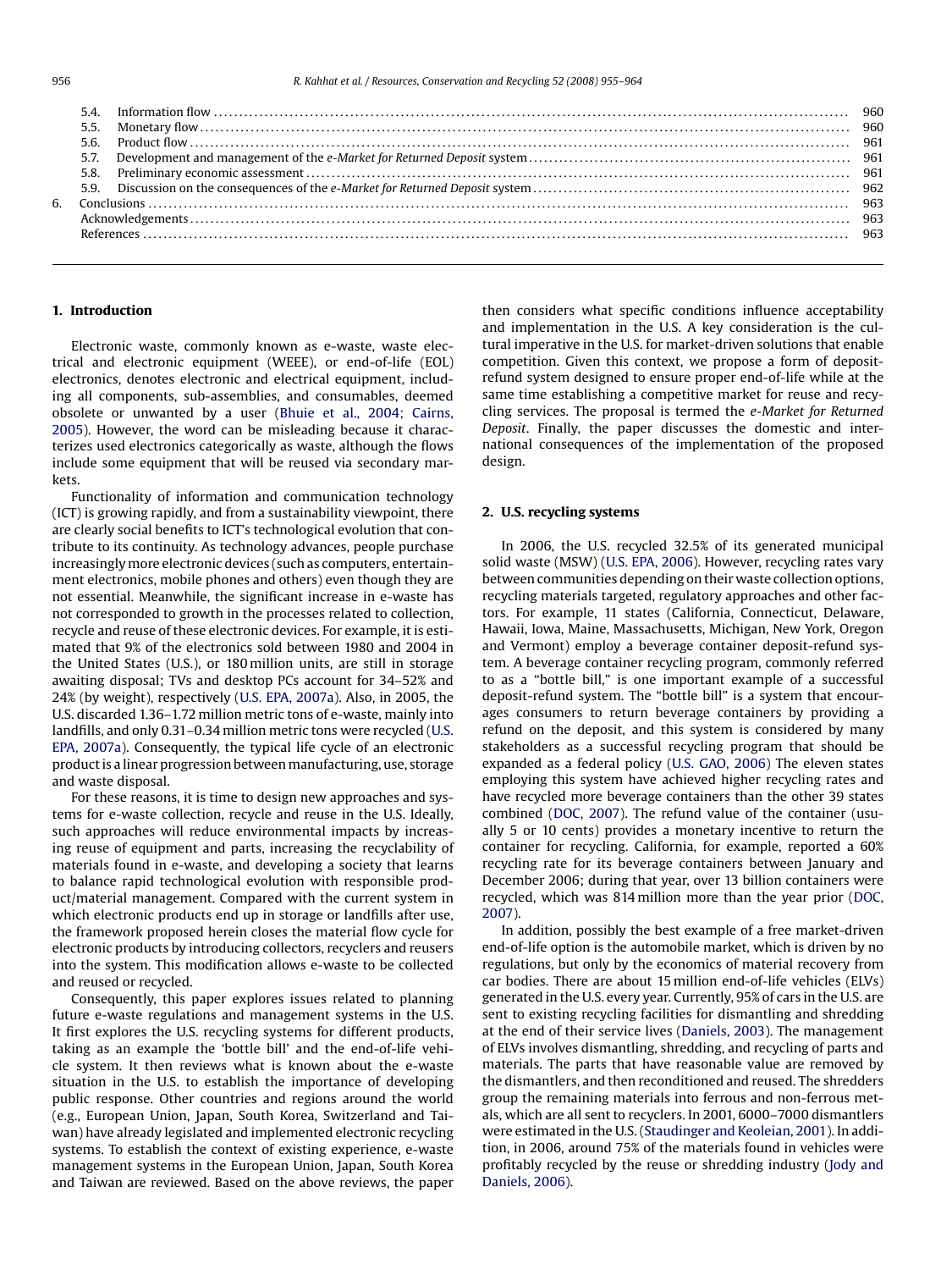#### **3. Principal e-waste collection and recycling systems in the world**

The European Union, Japan, South Korea, Taiwan and other regions are currently working with e-waste management systems to handle this type of waste stream. In this section, we discuss the current e-waste collection, recycle and reuse systems and related regulations in these regions with the purpose of understanding them and evaluating their feasibility in the U.S.

#### *3.1. Europe*

The 25 Member States of the European Union have been adopting a number of community level regulations related to e-waste, which are intended to "preserve, protect and improve the quality of the environment, protect human health and utilize natural resources prudently and rationally" [\(European Commission-WEEE](#page-8-0) [Directive, 2003\).](#page-8-0) For example, in January 2003, the [European](#page-8-0) [Commission-WEEE Directive \(2003\)](#page-8-0) adopted regulations related to five categories: (1) EEE product design, (2) e-waste collection, (3) ewaste recovery, (4) e-waste treatment and treatment financing and (5) EEE user awareness. The main considerations of the Directive included the recovery, recycle and reuse of e-waste. The regulation aims to raise awareness of end-of-life factors during product design. These factors include dismantling of parts and recyclability of materials, proper collection systems that support separate collection of e-waste to reduce disposal in common municipal waste streams, and best practices for treatment, recovery and recycling of e-waste. In addition, according to the type of e-waste, producers should comply with the minimum recovery rates (70–80% by weight) and "component, material and substances reuse and recycling" rates (50–80% by weight) [\(European Commission-WEEE Directive, 2003\).](#page-8-0) Also, distinctions are made depending on the source of the e-waste: private household or non-private household, historical products or new products ([European Commission-WEEE Directive, 2003\).](#page-8-0) Implementation has not been an easy task. Although some European Union countries are already implementing the regulation (e.g., Netherlands and Greece), others, mainly countries with no previous e-waste management system, have asked for extensions or temporary derogations to comply with the regulations [\(Magalini](#page-9-0) [and Huisman, 2007; Savage, 2006\).](#page-9-0) Two main factors delaying the transposition of the directive include the following: (1) transfer of previous regulations (e.g., Austria, Belgium, Denmark, Sweden and Luxemburg) and (2) negotiations with stakeholders regarding responsibilities in the process (e.g., France) ([Magalini and Huisman,](#page-9-0) [2007\).](#page-9-0)

In addition, the European Union Restriction of Hazardous Substances (RoHS) Directive (2002/95/EC) restricts (beginning July 2006) the use of six hazardous compounds: lead, mercury, cadmium, hexavalent chromium, polybrominated biphenyls (PBB), and polybrominated diphenyl ethers (PBDE), commonly found in EEE [\(European Commission-RoHS Directive, 2003\).](#page-8-0)

Moreover, other European countries not part of the European Union have also been successfully handling e-waste. Switzerland, for example, has two different e-waste systems: Swiss Association for Information, Communication and Organization Technology (SWICO) for office, dental, graphic and telecommunication equipment and Swiss Foundation for Waste Management (SENS) for household appliances [\(Hischier et al., 2005; Streicher-Porte, 2005\).](#page-9-0) The recycling companies associated with both systems have recycled 11 kg of e-waste per habitant in 2004, which amounts to 75,000 metric tons of e-waste; SWICO accounts for 47% ([Hischier](#page-9-0) [et al., 2005; Streicher-Porte, 2005; SWICO, 2005\).](#page-9-0) By comparison, the [European Commission-WEEE Directive \(2003\)](#page-8-0) recommends 4 kg/hab-year.

#### *3.2. Japan*

Japan's e-waste laws require manufacturers and importers to take back end-of-life electronics for recycling and waste management and are meant to ensure separation of e-waste from the MSW stream ([Widmer et al., 2005\).](#page-9-0) Specifically, the Japanese "Home Appliance Recycling Law", enacted in 1998 and fully enforceable as of 2001, forces producers or importers to recycle four types of household e-waste: televisions, refrigerators, washing machines and air conditioners. In addition, consumers will have to pay an end-of-life fee that covers part of the recycling and transportation expenses. The fees paid by consumers are between US\$ 23 and US\$ 46 (US\$ 1 = JPY 107) that covers the recycling fee and an additional US\$ 4 to US\$ 19 (US\$ 1 = JPY 107) collection fee to cover the transportation of the product to designated collection sites. Also, the system obligates retailers to collect and transfer discarded products from consumers.

In addition, Japan began compulsory recycling of business personal computers (PCs) in April 2001, and expanded the requirement to residential PCs in the summer of 2003 with the "Law for Promotion of Effective Resource Utilization." The system was initially managed by local authorities, but for PCs sold after October 2003, manufactures grouped in the PC3R Promotion Center are responsible for collection and recycling/reuse of computers. Computers under the PC recycling program have a "PC Recycling Mark" and include an invisible non-refundable recycling fee in the sale price, so no additional charges are required. However, for products purchased before October 2003 and with no mark, customers will need to pay a collection and recycling fee that ranges from US\$ 29 to US\$ 40 [\(PC3R, 2008; Terazono et al., 2006; Yoshida et al., 2007\).](#page-9-0)

#### *3.3. South Korea*

In South Korea, under the Extended Producer Responsibility (EPR) Law [\(Yoon and Jang, 2006\),](#page-9-0) which came into effect in 2003, local manufacturers, distributors and importers of consumer goods such as air conditioners, TVs and PCs are required to achieve official recycling targets or face financial consequences. They must set up an account with the government to deposit recycling funds, which are refundable in proportion to the actual volumes of waste recycled. Manufacturers and importers can either outsource their waste recycling activities to industry cooperatives and professional recycling companies or establish their own recycling facilities to meet the EPR requirements. Retailers and suppliers are also required to collect and transport used equipment for free if the customer purchases a similar product.

According to [Yoon and Jang \(2006\),](#page-9-0) approximately 70% of ewaste was collected by producers in 2003, which is the year the EPR program was first introduced. Moreover, that same year, 12% of collected e-waste was reused, 69% of collected e-waste was recycled, and the remaining 19% went to landfills or incinerators in South Korea [\(Ministry of the Environment Republic of Korea, 2003\).](#page-9-0)

In general, e-waste is collected by local governments, producers/retailers, and recyclers/reusers. In South Korea, local governments collect about 40% of the total collected e-waste and produces/retailers about 50% [\(Ministry of the Environment](#page-9-0) [Republic of Korea, 2003\).](#page-9-0)

The recycling fee paid by manufacturers ranges from US\$ 4 to US\$ 17 (US\$ 1 = 1160 won). However, consumers are responsible for the collection fee and have two options: (1) paying no collection fee if the consumer decides to buy a new replacement product, in which case the retailers collect the e-waste, or (2) paying a collection fee to the local government collection system. It is important to note that in the case of computers, there are companies that offer free collection of the e-waste; the fee is around US\$ 8 to US\$ 10.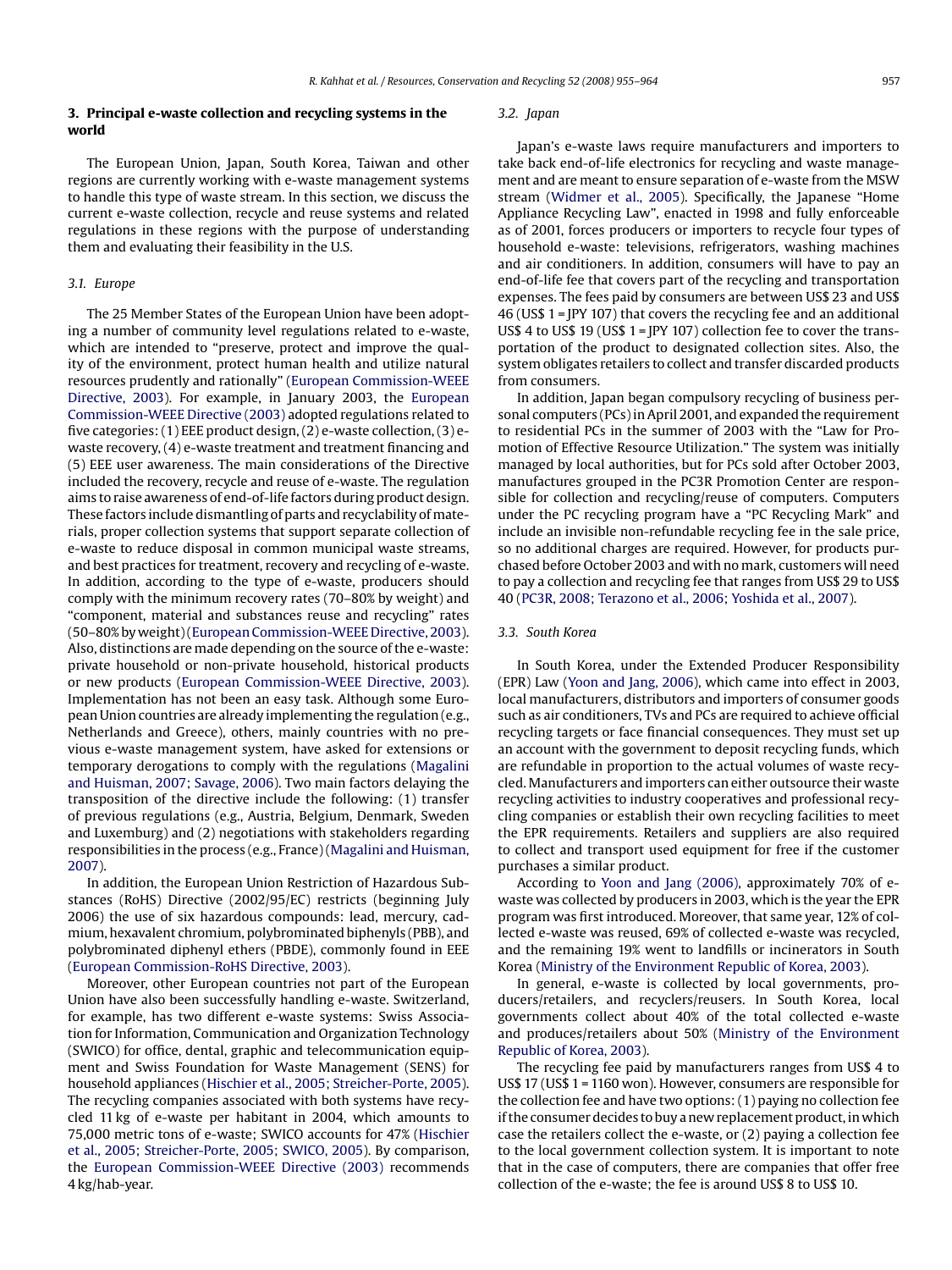#### *3.4. Taiwan*

Taiwan began enforcing the Waste Disposal Act Amendments (AWDA) in 1998. The Amendments ensure manufacturers and importers a financial responsibility by enforcing the payment of a recycling fee, similar to the Korean system. Funds are collected by an organization known as the "Recycling Management Fund" and transferred to the recycling facilities. The e-waste includes TV sets, refrigerators, washing machines, air conditioners, PCs and others. Recycling fees are between US\$ 8 and US\$ 21 (US\$ 1 = TWD 32) ([Terazono et al., 2006\).](#page-9-0)

# *3.5. Discussion of the international systems*

The above examples of e-waste management systems inevitably raise a discussion regarding their probability of success in the U.S. Although the systems appear to be successful in the aforementioned countries, the success of one system does not necessarily portend success in another country. Moreover, these systems may not be the most sustainable approach for e-waste management. Developing a sustainable e-waste system begins with understanding the culture within which the material flows take place. In order to be responsive, a sustainable system must address the physical flows, the ICT infrastructure and the incentives. This approach will help differentiate the U.S. from other societies and determine which system is most suitable for the U.S.

Nevertheless, it is important to understand existing systems and learn from their experiences. For example, although the systems rely on an EPR principle that enforces a financial or physical responsibility to producers, the end-of-life management is not necessarily performed by producers, but by recycling companies. Moreover, if manufacturers take financial responsibility of the electronic product, the collection and recycling cost will still be assimilated by the consumer. For this reason, the important question is not who is paying but what other aspects and levels are desired in the end-of-life flow, such as developing social responsibility.

Also, it is important to note that in systems similar to that of South Korea, the high economic value of the e-waste may be sufficient to drive the recycling and reuse market. Consumers could sell unwanted electronic products to the recycling facilities to recover some of the initial costs, consumers would no longer be required to pay a collection fee, and recycling facilities could profit from the recovered components. This scenario demonstrates an e-waste market driven by economic benefits rather than legislation.

#### **4. E-waste situation in the U.S.**

In the U.S., e-waste could be the fastest growing component of the MSW stream mainly because people are purchasing, upgrading and discarding electronic products more frequently than ever before. This trend is likely to continue given the existing vigorous rate of technological progress and subsequent decreasing life spans of electronic products.

Currently, the U.S. e-waste debate focuses on two main points: (1) U.S. e-waste disposal in U.S. landfills and (2) U.S. e-waste exportation. The following paragraphs will discuss each of these in detail.

#### *4.1. Landfill disposal of e-waste*

According to the U.S. Environmental Protection Agency (EPA), between 2003 and 2005, about 80–85% of the e-waste ready for end-of-life management ended up in U.S. landfills ([U.S. EPA, 2007a\).](#page-9-0) This statistic raises the following question: Are landfills an environmentally secure place for e-waste disposal? It is true that e-waste

#### **Table 1**

E-waste retirement estimates by management method (thousands of metric tons) (source: [U.S. EPA, 2007b\)](#page-9-0)

|      | Recycled |     | Landfilled |     | Incinerated |    | Total  |      |  |
|------|----------|-----|------------|-----|-------------|----|--------|------|--|
| 2003 | 315.5    | 20% | 1234.9     | 78% | 35.1        | 2% | 1585.5 | 100% |  |
| 2004 | 326.5    | 20% | 1281.9     | 78% | 36.5        | 2% | 1644.8 | 100% |  |
| 2005 | 343.8    | 20% | 1353.7     | 78% | 38.5        | 2% | 1736.0 | 100% |  |

contains hazardous elements such as lead, chromium, cadmium and mercury. However, a better understanding of the fate and transport of these hazardous elements in landfills is needed to predict the threat of e-waste. In the last years, some research groups have used the U.S. EPA's Toxicity Characteristics Leaching Procedure (TCLP) test to simulate the lead leachability of e-waste in landfills. Lead is commonly found in solders for circuit boards and in cathode ray tube (CRT) glass. Results showed that for the different electronic equipment tested (e.g., circuit boards, CRTs, mobile phones, computers, etc.) lead exceeded the TCLP federal limits [\(Jang](#page-9-0) [and Townsend, 2003; Lincoln et al., 2007; Musson et al., 2006;](#page-9-0) [Townsend et al., 2002; Yang, 1993\).](#page-9-0)

However, [Jang and Townsend \(2003\)](#page-9-0) compared the TCLP results with results obtained from 11 Florida landfill leachates, both for circuit boards and CRTs. The results showed a significant difference in lead concentrations, concluding that TCLP can be overestimating lead leachability in real landfill conditions.Moreover, it is important to note that landfill conditions and composition play an important roll in the fate and transport of contaminants. For example, [Vann](#page-9-0) [and colleagues \(2006\)](#page-9-0) studied the influence of iron and zinc in lead leachability when running the TCLP test for computer CPUs. The study found that iron and zinc leachates contributed to suppress lead leachability and that larger ferrous metal amounts in the device will obtain lower values [\(Vann et al., 2006\).](#page-9-0)

Whether or not e-waste landfill disposal is a threat to the environment and human health, major benefits can be realized from reuse and recycling that will discourage the disposal of e-waste via landfills. Further discussion of such benefits appears in the next section. Table 1 shows the e-waste retirement estimates by management method in the U.S. for the years 2003, 2004 and 2005. The results show that 80% of all e-waste ends in landfill disposal or incineration and only 20% is recycled ([U.S. EPA, 2007b\).](#page-9-0)

#### *4.2. Exportation of e-waste*

U.S. e-waste exportation is currently receiving a great deal of attention. E-waste is routinely exported by developed nations, including the U.S., to developing countries, which is in contravention of the Basel Convention Agreement in some cases. Although the U.S. does not violate any national law when exporting e-waste, a prior notification between the U.S. and the importing country is needed to comply with the Basel Convection Agreement. However, the U.S. has signed bilateral agreements that in some cases allow exportation and importation of hazardous materials ([Secretariat of](#page-9-0) [the Basel Convention-United Nations Environment Program, 1992;](#page-9-0) [U.S. EPA, 2008\).](#page-9-0)

The basel action network (BAN) and the silicon valley toxics coalition (SVTC), two non-governmental organizations (NGOs) in opposition to the export of e-waste to developing countries, estimated that up to 80% of the U.S. e-waste initially collected for recycling purposes is being exported to developing countries for informal recycling procedures [\(BAN and SVTC, 2002\).](#page-9-0) BAN and SVTC have pointed fingers at the U.S. for "not facing the e-waste problem squarely" and making use of "hidden escape valves to export the crisis to developing countries of Asia" [\(China Environmental](#page-8-0) [Regulation Net, 2004\).](#page-8-0)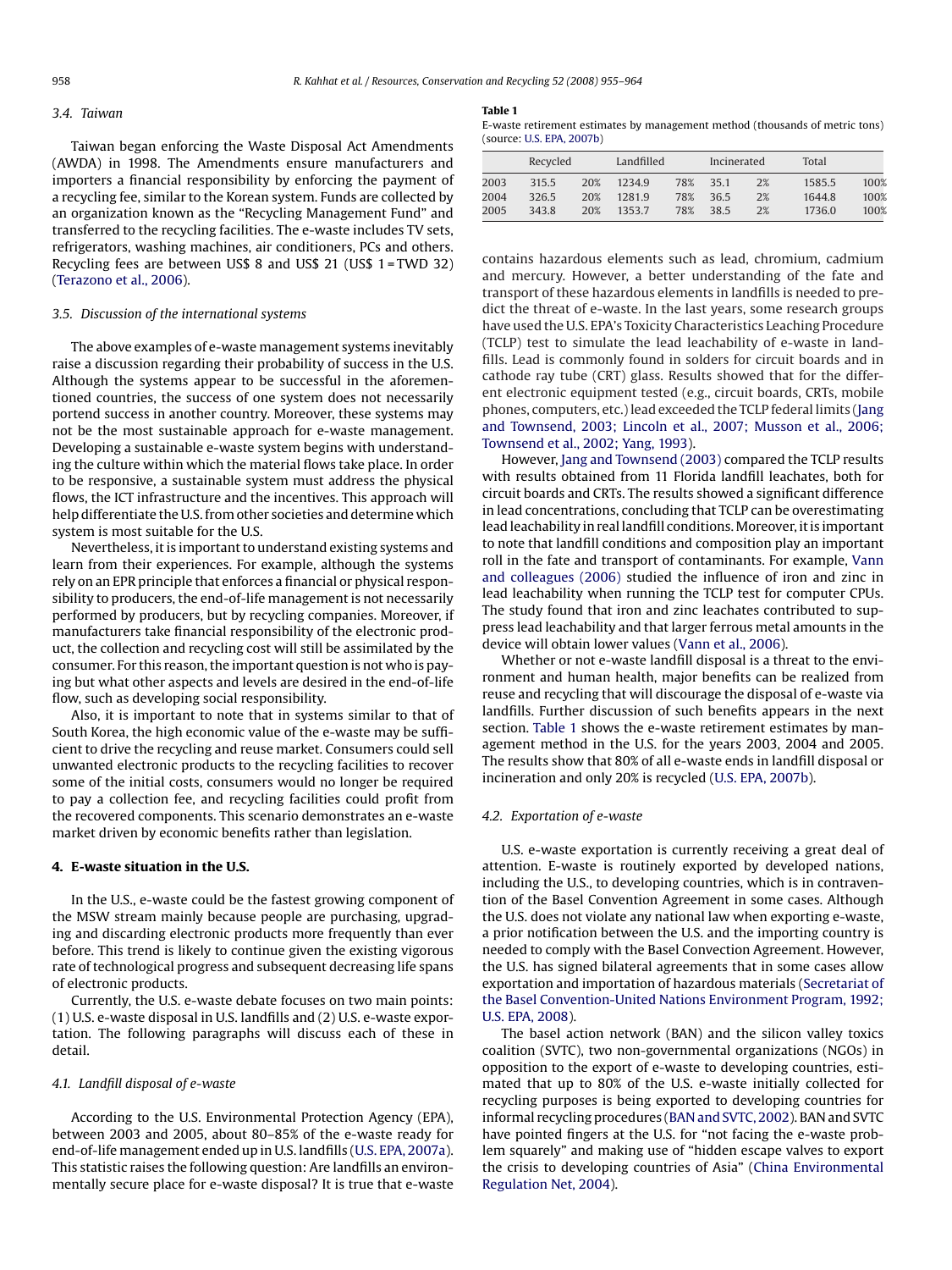China currently receives the largest share of e-waste from around the world and is tapping into the huge market for used electronic products behind the phenomenon of backyard or informal recycling ([Sina News, 2006\).](#page-9-0) In informal recycling, e-waste is disassembled manually and recycled using archaic methods to obtain valuable materials. The recycling process itself, due to chemicals and wastes, puts the health and safety of the workers at risk, jeopardizes health in local and surrounding communities, and is potentially damaging to environmental systems ([Greenpeace,](#page-8-0) [2005; Liu et al., 2006\).](#page-8-0) To confirm this, recent studies have been performed in Guiyu, Guangdong Province, the most well-known center of e-waste scrapping in China. The studies show an important connection between informal recycling activities and several other parameters: (1) contamination of freshwater sources and sediments with heavy metals mainly due to acid leaching processes [\(Wong et al., 2007a,b\);](#page-9-0) (2) contamination of air and soils with polychlorinated dibenzo-*p*-dioxins and dibenzofurans (PCDD/Fs), polybrominated dibenzo-*p*-dioxins and dibenzofurans (PBDD/Fs), polychlorinated dibenzo-*p*-dioxins (PCDD) and polycyclic aromatic hydrocarbons (PAHs) mainly caused by open burning sites ([Deng](#page-8-0) [et al., 2006; Leung et al., 2007; Li et al., 2007; Yu et al., 2006\);](#page-8-0) and (3) human health impacts, such as high lead blood levels found in Guiyu's children ([Huo et al., 2007\).](#page-9-0)

Although China is trying to prevent this trade by banning the import of e-waste, the laws are not working; e-waste is still arriving in China [\(Liu et al., 2006; Tong, 2004\).](#page-9-0) Furthermore, India also has a growing e-waste trade with documented e-waste recycling yards in Bangalore, Chennai, Delhi and Mumbai [\(BAN and SVTC, 2002;](#page-9-0) [Keller, 2006; Streicher-Porte et al., 2005\).](#page-9-0)

While NGOs and some developing countries' governments are trying to forbid this trade, the e-waste exporting trend by developed countries to developing countries is increasing annually. One of the main reasons is that both sides (developed and developing countries alike) receive economic advantages from informal recycling. Specifically, developed nations benefit from relatively low labor costs in China, and the material flows from e-waste imports can offer business opportunities and satisfy the demand for cheap second-hand products in developing countries [\(Widmer](#page-9-0) [et al., 2005\).](#page-9-0) In addition, another economic factor that incentivizes e-waste exportations is the trade imbalance between the U.S. and other countries (for example China).

#### *4.3. E-waste action in the U.S.*

In the face of the U.S. e-waste situation, many states in the U.S. have begun efforts to collect (e.g., free e-waste collection events) and recycle the e-waste from residential and business sectors. For example, the State of California has passed a law charging consumer fees, called advanced recycling fees (ARFs), at the time products are purchased. The system covers monitors, TVs and laptops, and the ARF is between US\$ 6 and US\$ 10 ([Gregory and Kirchain,](#page-9-0) [2007\).](#page-9-0) Moreover, in 2006, the Washington State Legislature created the Electronic Product Recycling Law Chapter 70.95N RCW. This law requires manufacturers of computers, computer monitors, laptop and portable computers, and televisions to provide recycling services throughout the state at no cost to households, small businesses, small local governments, charities and school districts. Moreover, in January 2006, Maine started its e-waste program covering monitors, TVs and laptops discarded by households. In this system the responsibility is shared by municipalities (collection process and cost) and manufacturers (consolidation, transportation from consolidators to processors and processing cost) [\(Gregory and](#page-9-0) [Kirchain, 2007; Natural Resource Council of Maine, 2007\).](#page-9-0)

Of the 21 states/cities with bills pending, 15 of them have introduced producer responsibility bills: Connecticut, Hawaii, Illinois, Massachusetts, Maryland (where the bill would expand an existing program), Minnesota, Nebraska, New Jersey, New York, Oregon, Rhode Island, South Carolina, Tennessee, Vermont and New York City. Four of these states have also introduced ARF bills: Hawaii, Massachusetts, South Carolina and New Jersey ([EIATRACK, 2007\).](#page-8-0) However, it is important to note that the status of the bills is constantly changing.

In addition, more than 800 local communities with the creation of e-waste collection events are playing an important role in household e-waste management ([U.S. EPA, 2007a\).](#page-9-0) The various e-waste collection options currently used in the U.S. include curbside, special drop-off event, permanent drop-off, takeback and point-of-purchase ([Kang and Schoenung, 2005\).](#page-9-0) Furthermore, some organizations such as the Northeast Recycling Council, Northeast Waste Management Officials' Association and the Northwest Product Stewardship Council have been working on developing regulations at a regional, state and local community level ([U.S.](#page-9-0) [GAO, 2005\).](#page-9-0) In addition, some manufacturers and companies have stepped up their efforts, among them AT&T, Dell, Hewlett Packard, Motorola, Sony and others.

The activities of all states and major companies are very important for a sustainable approach, but they are not sufficient for the U.S. The federal government will have to create a regulatory framework that, when combined with industry approaches, achieve a whole-system solution that addresses collection challenges, creates sufficient recycling facilities in each state, etc.

#### **5. Proposal for e-waste collection, recycling and reuse in the U.S.:** *e-Market for Returned Deposit*

#### *5.1. U.S. context*

End-of-life electronic product management, including reverse logistics systems and takeback regulation, needs to reflect not just technical requirements and efficiencies. It must also reflect the political structure and underlying cultural models of the society within which the system is to operate. In this instance, that means that any end-of-life management system in the U.S. must reflect the strong preference for economic incentives over regulatory incentives and the underlying free market philosophy that characterizes the culture. Thus, while we intend to learn as much as possible from experience gained from other countries and their e-waste policy initiatives, we will also be sensitive to the different cultural dynamics, and thus policy preferences, of the U.S.

There are a number of companies working on e-waste collection, recycle and reuse in the U.S., especially in the states with e-waste regulations, such as California. However, the lack of federal regulations that promote collection, recycle and reuse of e-waste is a barrier for further development across the country. Therefore, standardized and suitable policies and regulations are required to create a sustainable end-of-life management option and a recycling/waste processing system that facilitates increased e-waste recycling and reuse.

Whatever system is put in place, it is clear that financial responsibility will be needed to ensure proper management. One issue is the management of the new financial flows. One option – in a strict interpretation of the idea of EPR – is to make manufacturers entirely responsible for collection and disposal. However, other participants in the chain of electronic products, such as consumers and government, could also take partial responsibility for e-waste management.

#### *5.2. E-waste definition for the system*

Currently, there is no standard definition for e-waste in the world and the U.S. Depending on the organization or regulation,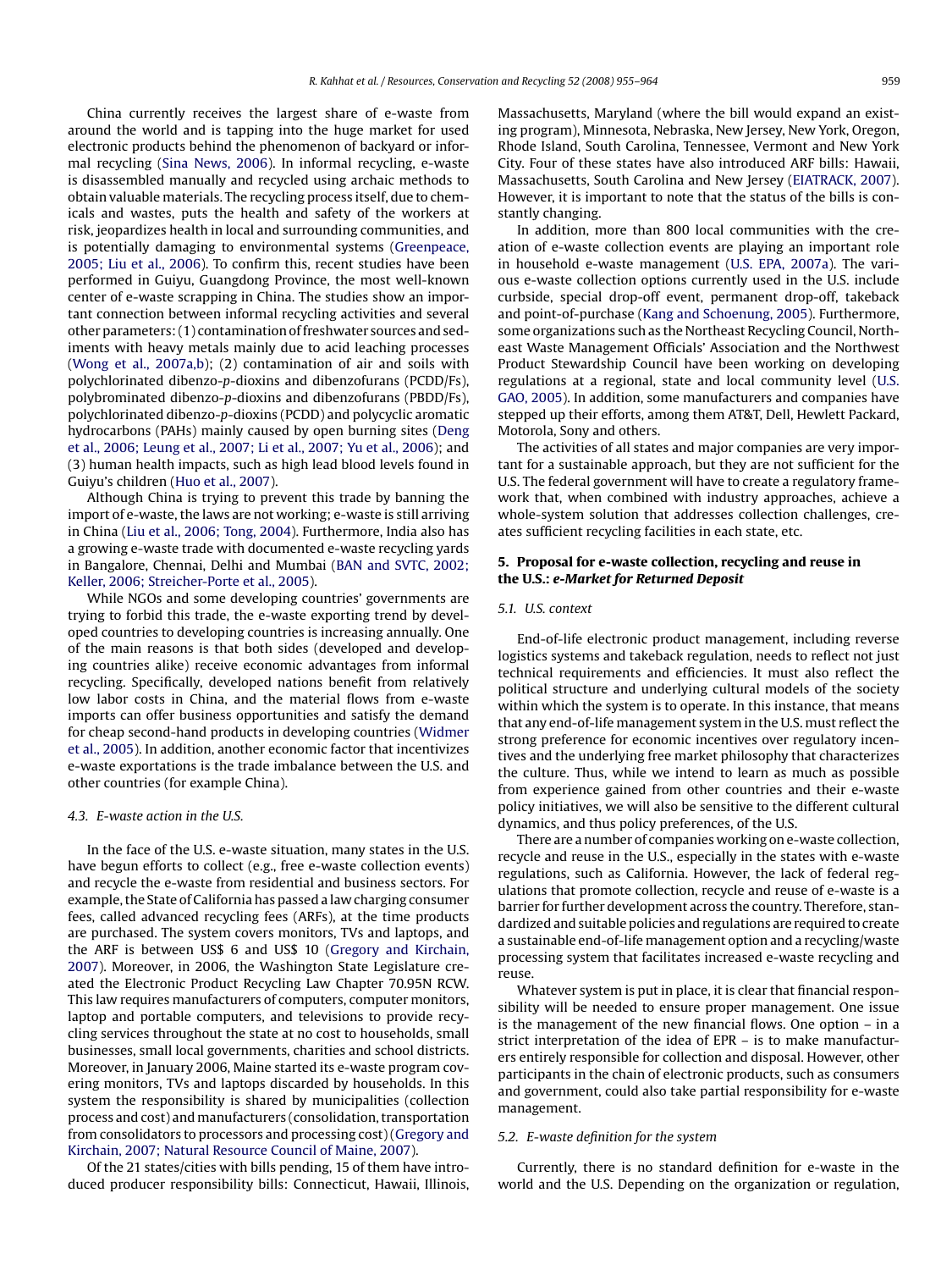e-waste can include different types of equipment from different sectors. Because the e-market system is initially oriented to residential e-waste, the system will initially focus on some of the consumer electronic products under the International Association of Electronics Recyclers classification ([IAER, 2006\).](#page-9-0) The equipment includes TVs (CRT, Plasma and LCDs), DVD players, monitors (CRT and LCDs), computers (desktop and laptops) and cell phones.

#### *5.3. Deposit-refund system*

The lack of an efficient collection, recycle and reuse system is one of the problems for e-waste management in the U.S. Hence, some suggestions to improve the efficiency of e-waste collection, recycle, and reuse systems are provided. As stated before, a key consideration is the cultural imperative in the U.S. for market-driven solutions that enable competition. Given this context, we propose a form of deposit-refund system designed to incentivize collection while at the same time establishing a competitive market for reuse and recycling services

Following are three characteristics that a deposit-refund system in the U.S. should satisfy:

- collects revenue to ensure proper recycling;
- provides a financial incentive for consumers to turn in their equipment;
- creates a market in which firms compete to offer more efficient reuse and waste management services.

The *e-Market for Returned Deposit* proposed in this paper is an option that satisfies these conditions. As illustrated in Fig. 1, the system manages e-waste disposal via an electronic market enabled by cyberinfrastructure. The core concept of the system is that consumers pay a deposit at time of purchase, a variable portion of which is returned when turned in at the end-of-life. This deposit should be sufficient enough to cover transportation and recycling cost of the product. Reuse and recycling firms compete on an elec-



**Fig. 1.** *e-Market for Returned Deposit* System for given product (*D* = deposit, *O* = per product overhead for e-market management,  $R_i$  = rebate offered by firm j,  $CF_i$  = cost to firm j to recycle, RT = return made by the e-market management, *V* = e-waste additional value offered to the consumer).

tronic market to receive the deposit by bidding different values of rebates to consumers. The possibility of reuse is also included in this process, in which case consumers may even receive more return than the deposit paid, for example, a functional computer still attractive for the reuse market. If the firm chooses to refurbish or resell the computer in lieu of recycling, the transfer of deposit is deferred until true end-of-life processing. This system is enabled by a cyberinfrastructure which includes a radio-frequency identification device (RFID) placed on the product to track economic and material flows. Fig. 1 shows the main information, monetary and product flows, to be further explained below. Further discussion will be needed to decide the location of the RFID in the product or the use of multiple RFID for a single product. This aspect will be important for the end-of-life management of the equipment and parts.

#### *5.4. Information flow*

The information flow starts when the consumer purchases the product at the point of sale. After payment (product price and disposal fee or deposit), the retailer will encode the product's RFID with characteristics of the product (size, system characteristics, etc.) and link the stored information with the transaction details (e.g., date, point of sale, deposit paid by the consumer). Next, the retailer will be responsible for sending the information to the cyberinfrastructure, which will collect and keep the information until requested by the e-waste disposal company (collection, recycle or reuse companies). When the consumer decides to dispose of the product, he or she will consult an Internet-enabled market in which firms compete to receive the deposit by offering consumers variable degrees of return. The consumer will need to enter the product identification number and the current location of the product to receive the best available offers in the area. Disposal options and offers will vary from company to company, based on their competitiveness. E-waste disposal companies will constantly send their options and offers to the cyberinfrastructure, which will sort these options according to the consumer preferences: percentage of deposit returned, delivery options (customer delivery or company pick up), location of company, and so on. Based on this information, the consumer will select an e-waste disposal company. Finally, when the transaction between consumer and e-waste disposal companies is concluded, the e-waste disposal company will start a communication with the product's RFID. This communication will link the selected disposal option and the return fee agreed upon by the consumer with the RFID. For example, if the company decides to refurbish or reuse the equipment, the RFID tag will continue operating until the real end-of-life option, but if the company decides to recycle the equipment and/or reuse the parts, the RFID will be cancelled. The e-waste disposal company will then be responsible of sending this information to the cyberinfrastructure.

#### *5.5. Monetary flow*

Similarly, the monetary flow will start at the point of sale with payment of the deposit. The amount of the deposit fee will be decided by the entity in charge of the system in conjunction with a stakeholder advisory board. This process will ensure that the system incorporates the main characteristics described previously, allows for proper recycling, and creates sufficient financial incentives for consumers and for the e-market. Future deposit fees will follow the same sequence but should consider the economic evolution of the system. The amount of this deposit will vary by product type. In this proposal we do not suggest specific levels of deposit but note that the fee needs to be high enough to cover a worst-case scenario. The fee must be high enough to cover transportation and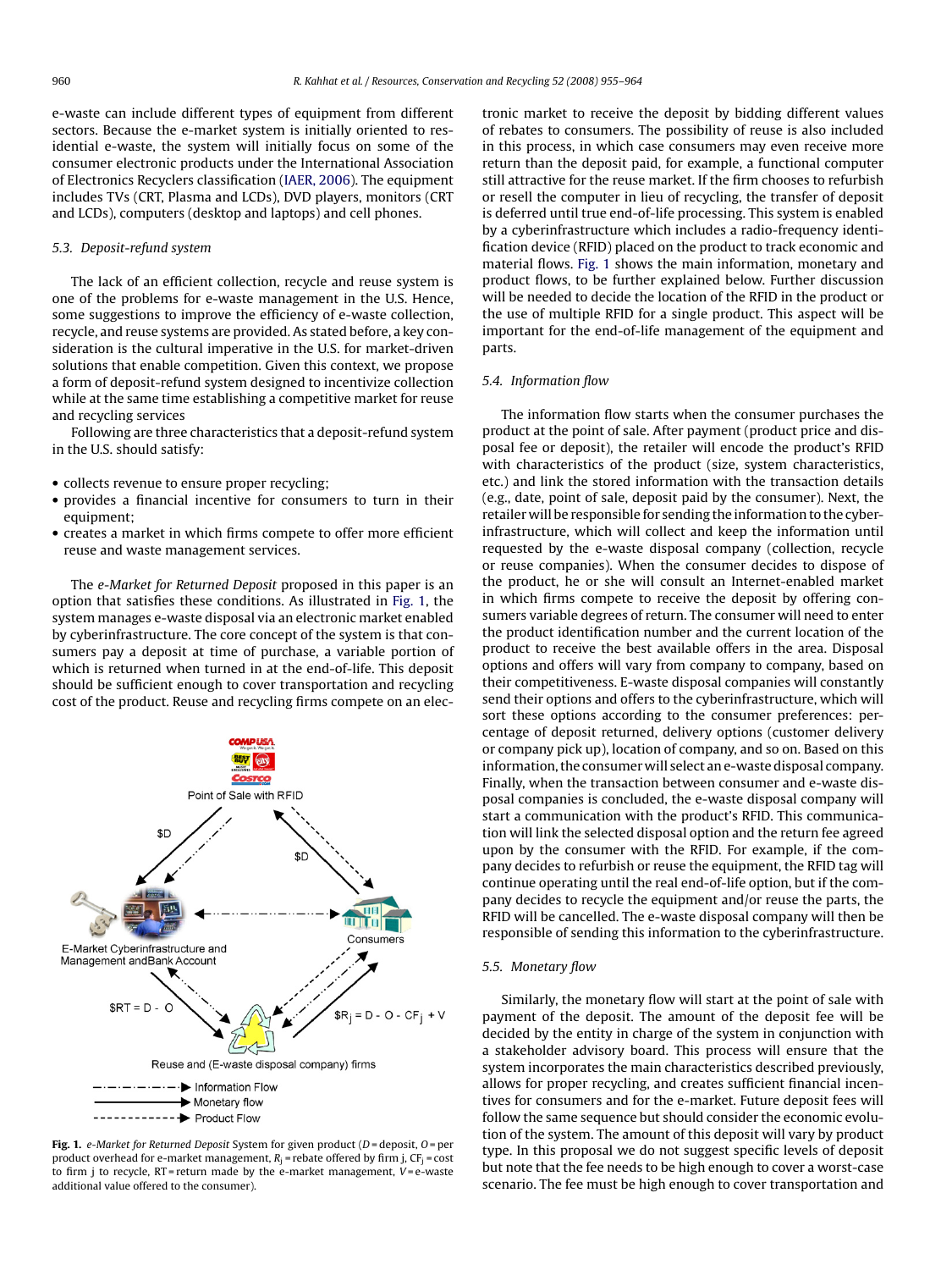#### <span id="page-6-0"></span>**Table 2**

Hypothetical scenario for the interest generated by the deposit fee

| Year                                                      | 2.004       |
|-----------------------------------------------------------|-------------|
| Flat screen sold units (residential)                      | 21.194.475  |
| Deposit to bank account (US\$ 20 of deposit fee per unit) | 423.889.498 |
| Interest after 3 years (US\$)                             | 56.375.402  |

recycling costs and encourage consumers to engage in the process of utilizing the e-market. However, the deposit should not exceed a level which would affect the decision to purchase the product. This disposal fee will be kept in a bank account until the consumer agrees to transfer the e-waste to the preferred e-waste disposal company. The interest from this bank account will be used to pay for part of the cyberinfrastructure and administrative costs, and the other costs will be covered by the per product overhead for emarket management. Table 2 considers a hypothetical case scenario for the interest generated by the deposit fee when purchasing a flat screen computer monitor. The table uses an estimated residential share of sold units in 2004 ([U.S. EPA, 2007c\),](#page-9-0) an annual interest yield of 4.25% (assuming 01/18/08 U.S. Treasury Bond for 30 years), and a product life span of 3 years. Results show an approximate interest of US\$ 56 million for the 3 years. It is important to note that the system will create a financial stock that will require financial management. In addition, like the "bottle bill" case, unclaimed deposits are expected and could also cover the management cost of the e-waste system.

Furthermore, based on information received from the e-waste disposal company, the cyberinfrastructure will transfer the deposit to the e-waste disposal company and the rebate offer to the consumer as follows:

$$
RT = D - O \dots \tag{1}
$$

$$
R_{j} = D - O - CF_{j} + V = RT - CF_{j} + V \dots
$$
 (2)

where *D* is the per product disposal fee paid in the point of sale by the consumer;  $CF_i$  the cost to firm (e-waste disposal company) j to recycle; *O* the per product overhead for e-market management;  $R_i$  the rebate offered by firm j; RT the return made by the e-market management to the e-waste disposal company; *V* the ewaste additional value offered to the consumer; *j* is the e-waste disposal company.

As stated before,  $$R_i$  will depend on the e-waste disposal company offer and the amount \$*V* can also be added by the e-waste disposal company based on the value of the product and efficiency of the recycling company. If the firm chooses to refurbish or resell the computer in lieu of recycling, the bank account transfer to the ewaste disposal company and secondary consumer will be deferred until true end-of-life processing. The original consumer will receive

**Table 3**

Estimated budget of the e-market deposit-refund system in the U.S.

the rebate amount based on the agreement held with the e-waste disposal company.

#### *5.6. Product flow*

The product flow starts from the point of sale, which may be a physical or online location. In either case, the product will be transported to the desired consumer location. When the consumer decides to discard the equipment, the transportation will be based on the agreement between the consumer and e-waste disposal company. The agreement will include the transportation method and may require the consumer to deliver the e-waste to the e-waste disposal company or a collection point. Conversely, the e-waste disposal company could pick up the e-waste from a location specified by the consumer. In summary, the product flow will be an interaction between point of sale, consumer and e-waste disposal company and will be based on the previous agreements. E-waste disposal companies will be responsible for assuring environmentally sound recycling methods after use or reuse of the equipment. It is important to note that because of the characteristics of the systems (i.e., consumer pays the deposit fee), no additional action should be made for orphan products.

### *5.7. Development and management of the e-Market for Returned Deposit system*

We propose that the *e-Market for Returned Deposit* system be initially developed and managed by the federal government. This federal entity will be in charge of the following system elements: cyberinfrastructure maintenance, data management, information flow, economic flow, system supervision, acceptance process of ewaste disposal companies, monitoring and inspection of e-waste disposal companies, creation and improvement of environmental and occupational health and safety standards related to recycling processes, and others. As stated previously, the administrative expenses will be covered by the per product overhead, interest gains, and unclaimed deposits. E-waste disposal companies will need to be licensed by the federal entity primarily based on the environmental and occupational health and safety criteria. Also, associations like the International Association of Electronics Recyclers (IAER) could play a major roll participating in certification programs for e-waste disposal companies.

#### *5.8. Preliminary economic assessment*

An in-depth economic assessment is not part of the scope of this paper. However, this section shows a preliminary economic assessment based on other studies and reports. This estimation takes

|                                              | California  | Maine       | Units                | Source and notes                                                                            |
|----------------------------------------------|-------------|-------------|----------------------|---------------------------------------------------------------------------------------------|
| Units sold in 2004                           | 44,155,156  | 44,155,156  | Units                | U.S. EPA (2007c)                                                                            |
| Residential share                            | 48%         | 48%         | %                    | U.S. EPA (2007c)                                                                            |
| Estimated weight                             | 11.16       | 11.16       | kg                   | U.S. EPA (2007c)                                                                            |
| Collection and transportation cost           | 0.44        | 0.18        | $\frac{\sqrt{2}}{2}$ | Gregory and Kirchain (2007) and there in                                                    |
| Processing cost                              | 0.62        | 0.37        | $\frac{1}{2}$        | Gregory and Kirchain (2007) and there in                                                    |
| Total collection and transportation          | 104,059,921 | 42,569,968  | US\$/year            |                                                                                             |
| Total processing                             | 146.629.888 | 87.504.933  | US\$/year            |                                                                                             |
| CF, cost to e-waste disposal company         | 250,689,809 | 130,074,901 | US\$/year            | Collection, transportation and processing                                                   |
| Interest                                     | 18.791.801  | 18.791.801  | US\$/year            | Table 2                                                                                     |
| Unredeemed deposits                          | 0.00        | 0.00        | US\$/year            | Consider 100% redemption                                                                    |
| Administrative cost for U.S. e-market system | 50,887,068  | 44,799,955  | US\$/year            | NCER (2006) (FY 05-06) excludes ARF paid<br>and Gregory and Kirchain (2007) and there<br>in |
| O, overhead                                  | 32.095.267  | 26.008.154  | US\$/year            |                                                                                             |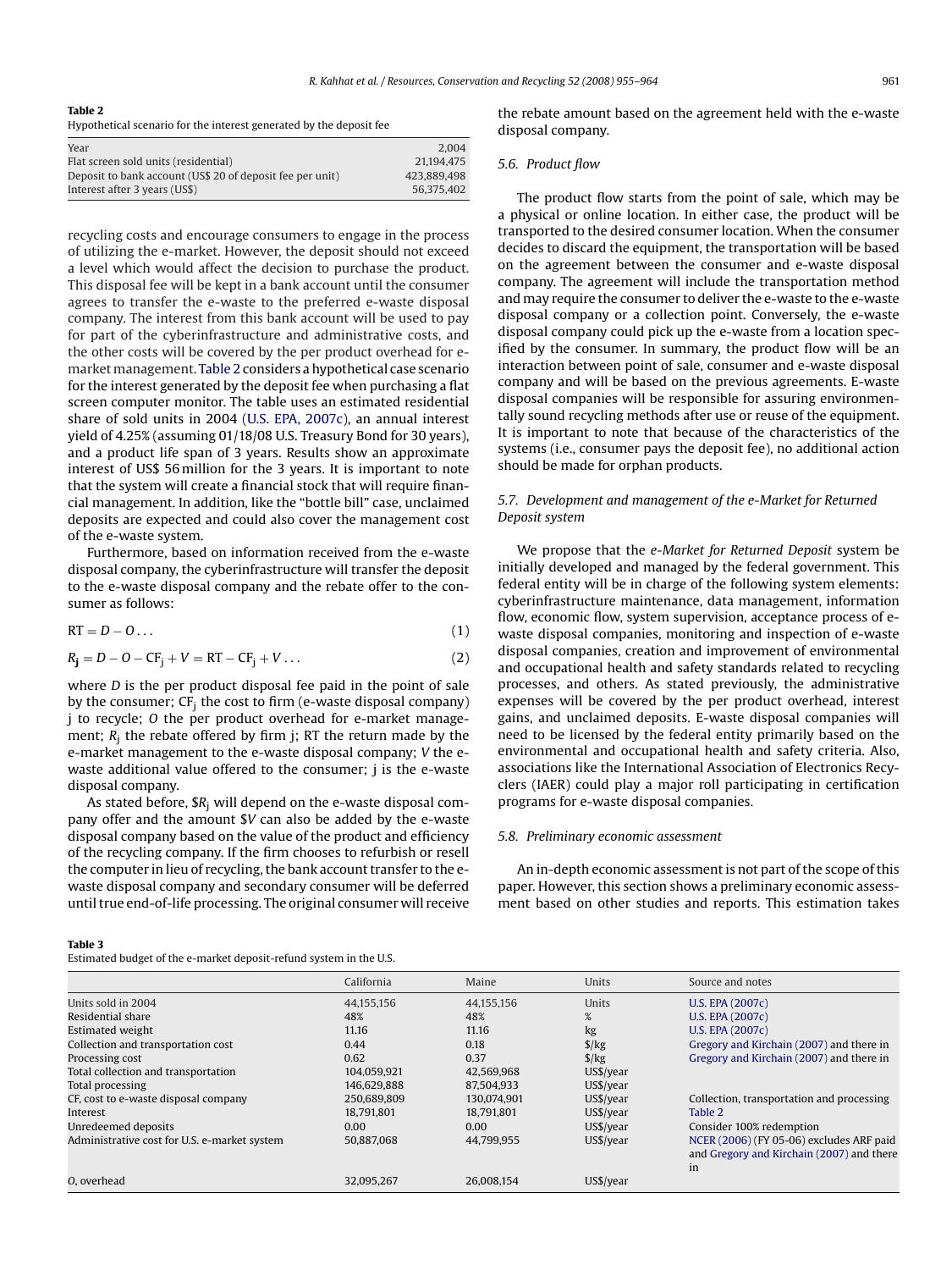<span id="page-7-0"></span>

| $\sim$<br>. . |  |
|---------------|--|
|---------------|--|

| Estimation of the minimal rebate offered by the firm |  |  |  |  |
|------------------------------------------------------|--|--|--|--|
|                                                      |  |  |  |  |

|                                         | California | Maine |                  |
|-----------------------------------------|------------|-------|------------------|
| D, deposit fee                          | 20.00      | 20.00 | US\$/per product |
| CF. cost to firm                        | 11.83      | 6.14  | US\$/per product |
| O, overhead per product                 | 1.51       | 1.23  | US\$/per product |
| RT = return to e-waste disposal company | 18.49      | 18.77 | US\$/per product |
| R, rebate offered by firm               | 6.66       | 12.64 | US\$/per product |

into account data from two current e-waste systems in the U.S.: California and Maine. It is important to note that these systems use different operating models and that results do not necessarily represent the e-market system. For this reason, the purpose of this estimation is to have an idea of the possible rebate offered per product. The assumptions are as follows:

- *Product*: flat screen computer monitor.
- *End-of-life option*: recycling.
- *Product life span*: 3 years.
- *Deposit fee*: US\$ 20.00.
- *Interest rate*: 4.25%.
- *U.S., California and Maine population for 2004*: 293,191,511; 35,721,991 and 1,308,892 habitants ([U.S. Census, 2008\).](#page-9-0)

From [Tables 3 and 4](#page-6-0) we can obtain that the minimal rebate offered for both systems, in the case of recycling, is between US\$ 6 and US\$ 13, or 33–63% of the deposit fee. Also, it is important to note that [Table 3](#page-6-0) considers no unclaimed equipment, which overestimates the overhead charged by the system to cover the administrative cost. The fact that we are only considering recycling as the end-of-life management and not reuse ensures a higher rebate offered to consumers. Moreover, although the system will provide an equivalent regulatory/operating baseline for all the U.S., e-waste flows between States will be likely to occur due to competitive advantages offered by some companies (e.g., recycling procedures, partnerships, geographic locations, etc.). This is entirely appropriate and will result in optimal financial efficiency in the e-waste management system.

## *5.9. Discussion on the consequences of the e-Market for Returned Deposit system*

One important advantage of the proposed system stems from the fact that functional e-waste – before or after refurbishment – can be a potential product for secondary markets. Such reuse has both social and environmental benefits. This result in an decreasing digital divide which leads to lower future development gaps between communities (e.g., between developed and developing countries) [\(Baskaran and Muchie, 2006; Warschauer, 2004\).](#page-8-0) In the case of PCs, the U.S. is said to need about 9 million PCs for its lowincome schools [\(Lynch, 2004\).](#page-9-0) However, technology in the U.S.,

with 544 PCs per 1000 people [\(U.S. AID, 2004\),](#page-9-0) is abundant when compared with developing countries such as Bolivia and Honduras that have only 36 and 18 PCs per 1000 people, respectively. Fortunately, an increasing market for reused PCs in developing countries is allowing people to own PCs and access technology at more affordable prices. Moreover, charitable organizations, such as Computer Mentor, Computer Aid, World Computer Exchange, Computers for Schools and others are expanding their boundaries and providing used and refurbished computers to organizations (e.g., schools) around the world. Furthermore, reuse also reduces the environmental impacts of technological artifacts by increasing their life spans and thereby reducing the demand for new equipment. Again in the case of PCs, energy savings of 8.6% or 5.2% can be realized when reselling or upgrading 10% of the computers ([Kuehr and](#page-9-0) [Williams, 2003\).](#page-9-0) Despite the value of e-waste in the reuse market, electronic products are currently unable to reach these markets due to many factors, including a lack of incentives, collection options and consumer awareness for recycle or reuse alternatives. Hence, electronic equipment often ends up in storage facilities after first use, thereby reducing their economic and useable value in the reuse market.

In addition to reuse, recycling is also important, both economically and environmentally. According to the [IAER \(2006\), i](#page-9-0)n 2006, the industry obtained approximately \$1.5 billion annual revenue, giving work to 19,000 employers in 500 companies. However, the industry is not working at its full capacity [\(IAER, 2006\).](#page-9-0) E-waste has important quantities of recyclable metals such as aluminum, steel, copper, lead, zinc, and precious metals such as gold, silver and palladium, making recycling economically favorable. For example, a desktop computer contains 0.36 g of gold and 1.4 g of silver ([Kuehr](#page-9-0) [andWilliams, 2003\).](#page-9-0) For 1 ton of electronic waste that contains 0.1% by weight of gold the revenue breakdown for gold can be as high as 86% (this percentage will vary depending on the current value of metals) ([Sodhi and Reimer, 2001\).](#page-9-0) However, there are some barriers for formal e-waste recycling such as difficulties in dismantling procedures and management of hazardous materials [\(Gibson and](#page-8-0) [Tierney, 2006\).](#page-8-0)Moreover, recycling also helps reduce negative environmental impacts. For example, the energy saving when recycling aluminum, copper, iron and steel, and lead over virgin materials are 95%, 85%, 74% and 65%, respectively [\(Cui and Forssberg, 2003\).](#page-8-0)

In addition, the proposed e-waste management system will promote social awareness and responsibility towards product endof-life management, especially important in the rapidly growing ICT sector promoting "operational and ethical responsibility for the system effects" which is impacting natural systems ([Allenby, 2000\).](#page-8-0)

One aspect that needs to be clarified in this model is how it treats exports of used electronics and e-waste. It could well be that a majority of e-waste collected in the U.S. ends up being exported for reuse and recycling in developing countries, such as China, India, etc. While economically favorable due to lower labor costs abroad (e.g., dismantling of devices) and higher demand for used goods ([Williams, 2005\),](#page-9-0) lack of regulation on end-of-life processing has

|--|

Strengths, weaknesses, opportunities and threats of the *e-Market for Returned Deposit* system

| Strengths                                                                                                                                                                                                                                  | Weaknesses                                                                |
|--------------------------------------------------------------------------------------------------------------------------------------------------------------------------------------------------------------------------------------------|---------------------------------------------------------------------------|
| Method is market-driven system<br>Uniform nation-wide e-waste system<br>Increment of residential e-waste collection, recycle and reuse<br>Inclusion of orphan products                                                                     | Exclusion of other electronic products<br>Hassle process for consumer     |
| Opportunities                                                                                                                                                                                                                              | <b>Threats</b>                                                            |
| Develop a society that learns to manage rapid technological evolution and responsible product/material management<br>Expansion of domestic recycling and reuse industry<br>Develop of new and efficient technologies for recycling e-waste | Increment of e-waste exportation<br>Inadequate recycling in reuse markets |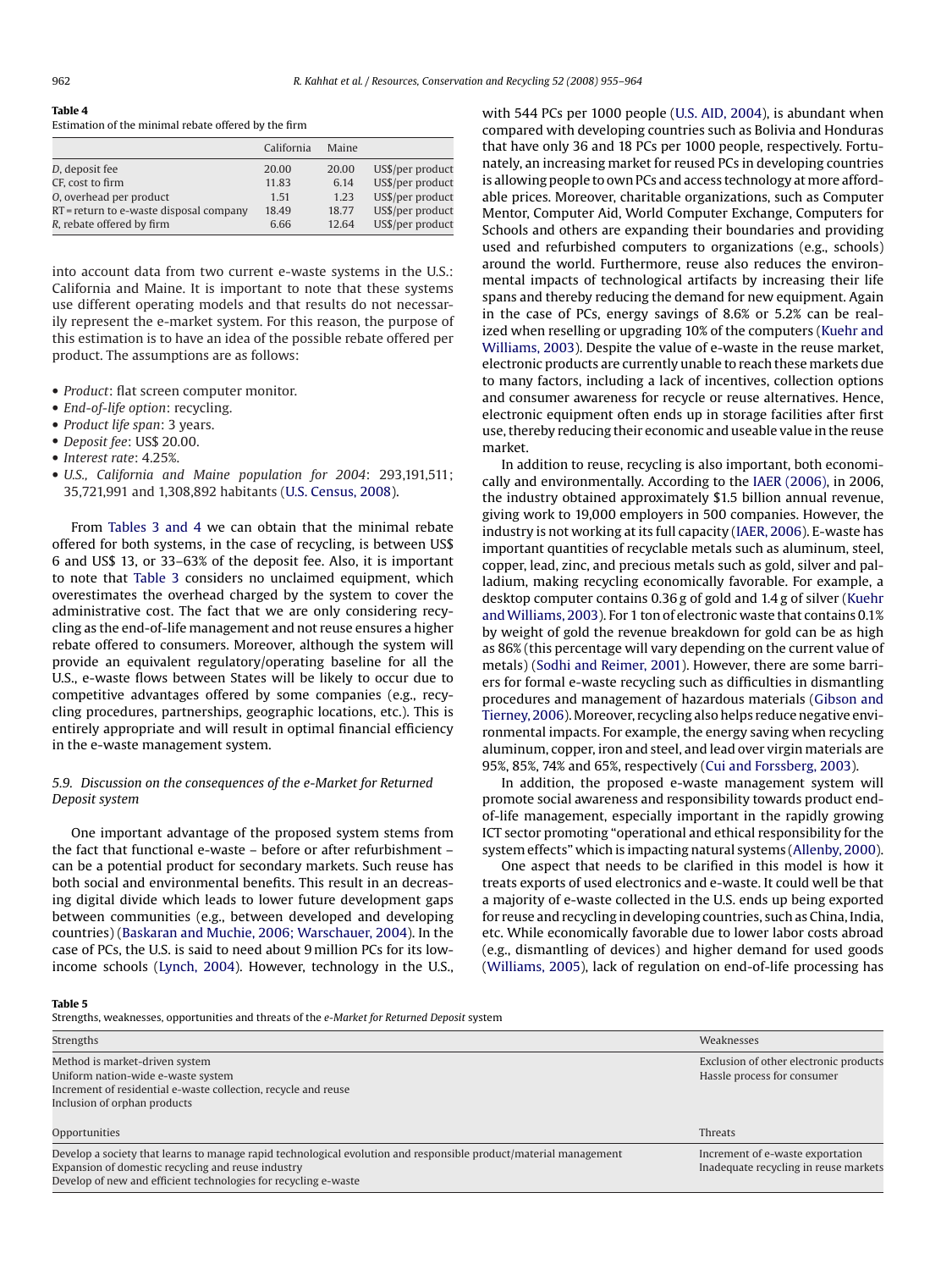<span id="page-8-0"></span>led to significant recycling impacts in informal recycling activities abroad. One option is that the recycling deposit can only be transferred in the case of domestically implemented recycling. The other option is to allow the deposit to transfer abroad to certified foreign firms participating in the network. This option supports the development of a recycling infrastructure outside of the U.S. In this case, an appropriate out-of-country infrastructure for e-waste treatment would be helpful. In this proposed system, the e-waste would first be collected in the U.S. using the *e-Market for Returned Deposit* system. Then the collected e-waste would be exported legally to other countries where they would be recycled in outof-country infrastructure that meets U.S. occupational healthy and safety and environmental standards. Before exporting, the devices and parts would be designated for either reuse or recycling. The out-of-country infrastructure would be built in the target countries but with funds invested by exporting countries alone or all participating nations.

Moreover, the system is expected to promote competition and development in the recycling sector, which will lead to innovation in technology and efficiency and result in better end-of-life options for electrical and electronic equipment. For example, businesses using recycling technologies that depend on processes that are only capable of recovering seldom materials found in the electronics (such as gold for "agua regia" leaching processes or steel) could be beaten by businesses able to recycle more materials and hence obtain more revenue.

[Table 5](#page-7-0) summarizes the strengths, weaknesses, opportunities and threats of the *e-Market for Returned Deposit* system.

#### **6. Conclusions**

As stated in the article, some states are adopting e-waste regulations, but so far the U.S. does not have a federal regulation that addresses the complete e-waste situation, including residential and non-residential sectors. Federal level policies and regulations present the best way to address the e-waste situation ([U.S. GAO,](#page-9-0) [2005\)](#page-9-0) as they will overcome the lack of regulations in most states and will standardize regulations and policies in the country. This will create a more efficient national e-waste management system. In this scenario, the *e-Market for Returned Deposit* system will be the mechanism for residential customers to dispose of their devices in a way that motivates collection, recycle and reuse of e-waste.

The proposed system will intensify e-waste collection and lead to more appropriate use of resources by increasing material recovery for recycling and reducing the environmental impacts associated with extraction of natural resources or manufacturing of materials. The system will also promote reuse of equipment and parts, decrease the environmental burdens associated with the manufacture of new equipment, as well as increase the accessibility of technology to low-income communities.

Improving the domestic collection of e-waste by using the proposed system, *e-Market for Returned Deposit*, could also lead to resolution of other issues, such as exportation of e-waste to other countries. Hence, proper regulations that include clear responsibilities for e-waste disposal companies should be adopted, including total liability of the e-waste share they acquire. This liability will include transportation, treatment and disposal of recycling-reuse waste inside and outside the United States. Partnerships between qualified U.S. companies and formal foreign recycling companies should enforce these regulations to avoid improper and environmentally unfriendly procedures, such as China's informal recycle industry. Responsible domestic companies should assure proper environmental procedures from its international counterparts and report to the federal government. This trend is already being performed by associations like "World Reuse, Repair and Recycling Association" that are enforcing their members a trade that meets the association's environmental standard for foreign reuse, repair and recycling [\(W3RA, 2007\).](#page-9-0)

Finally, it is clear that the U.S. needs to implement new collection, recycle and reuse systems for electronics e-waste management in the U.S. This will be an important issue for sustainability, both domestically and globally. Finding politically attractive solutions in the U.S. entails considering systems compatible with market principles, without ignoring the experience of other countries. This paper describes three different levels of operation for waste collection and recycling systems. In the first system, the market generates cyclical material flows, such as the ELVs system. In the second system, regulations establish incentives without requiring a specific behavior, such as in the beverage container system. In the third system, regulations mandate a specific behavior, such as in the European e-waste legislation. Based on this analysis, the proposed *e-Market for Returned Deposit* system combines the first two models by offering economic incentives established by law (deposit fee) without enforcing redemption. The proposed model also creates a market driven by economic incentives for product recycling or reuse. The *e-Market for Returned Deposit* system provides the most sustainable approach for e-waste management in the U.S.

#### **Acknowledgements**

This work was supported in part by the U.S. National Science Foundation grant via Grant CBET-0731067 in the Environmental Sustainability program. The authors would like to thank Carolyn Mattick, Daniel Gerrity, Robin Ingenthron, Gianni Costa and anonymous reviewers for their valuable comments to this paper. Junbeum Kim would like to acknowledge the support of an Environmental Research and Education Foundation Fellowship.

#### **References**

- Allenby B. Earth systems engineering and management. IEEE Technol Soc Mag (Winter 2000–2001) 2000;19(4):10–24.
- Baskaran A, Muchie M, editors. Bridging the digital divide: innovation systems for ICT in Brazil, China, India, Thailand and Southern Africa. London, UK: Adonis & Abbey Publishers Ltd.; 2006.
- Bhuie AK, Ogunseitan OA, Saphores J, Shapiro AA. Environmental and economic trade-offs in consumer electronic products recycling: a case study of cell phones and computers. In: Proceedings of the 2004 IEEE international symposium on electronics and the environment, IEEE; 2004. p. 74–9.
- Cairns CN. E-waste and the consumer: improving options to reduce, reuse and recycle. In: Proceedings of the 2005 IEEE international symposium on electronics and the environment, IEEE; 2005. p. 237–42.
- China Environmental Regulation Net. E-waste Chain in Guiyu, Guangdong Province. Qinghai Meng. Published Jan 18, 2004; 2004. [http://www.riel.whu.edu.cn/](http://www.riel.whu.edu.cn/show.asp?ID=1420) [show.asp?ID=1420](http://www.riel.whu.edu.cn/show.asp?ID=1420) (accessed March 2007).
- Cui J, Forssberg E. Mechanical recycling of waste electric and electronic equipment: a review. J Hazard Mater 2003;99(3):243–63.
- Daniels EJ. Automotive materials recycling: a status report of U.S. DOE and industry collaboration. Ecomaterials and ecoprocesses. In: Proceedings of the international symposium on ecomaterials and ecoprocesses; 2003. p. 389–402.
- Deng WJ, Louie PKK, Liu WK, Bi XH, Fu JM, Wong MH. Atmospheric levels and cytotoxicity of PAHs and heavy metals in TSP and PM<sub>2.5</sub> at an electronic waste recycling site in southeast China. Atmos Environ 2006;40:6945–55.
- Electronics Industries Alliance Regulatory Tracking Tool (EIATRACK); 2007. [www.eiatrack.com](http://www.eiatrack.com/) (accessed September 2007).
- European Commission-WEEE Directive. Directive 2002/96/EC of the European Parliament and of the Council on Waste Electrical and Electronic Equipment (WEEE). Brussels, Belgium: European Commission; 2003.
- European Commission-RoHS Directive. Directive 2002/95/EC of the European Parliament and of the Council on the Restriction of the Use of Certain Hazardous Substances in Electrical and Electronic Equipment. Brussels, Belgium: European Commission; 2003.
- Gibson K, Tierney J. Electronics waste management and disposal issues and alternatives. Environ Claims J 2006;18(4):321–32.
- Greenpeace. Recycling of electronic wastes in China and India: workplace and environmental contamination. Exeter, UK. Technical note 09/2005 (Section 1); 2005. [http://www.greenpeace.org/raw/content/china/en/press/reports/recycling-of](http://www.greenpeace.org/raw/content/china/en/press/reports/recycling-of-electronic-wastes.pdf)electronic-wastes.pdf (accessed March 2007).